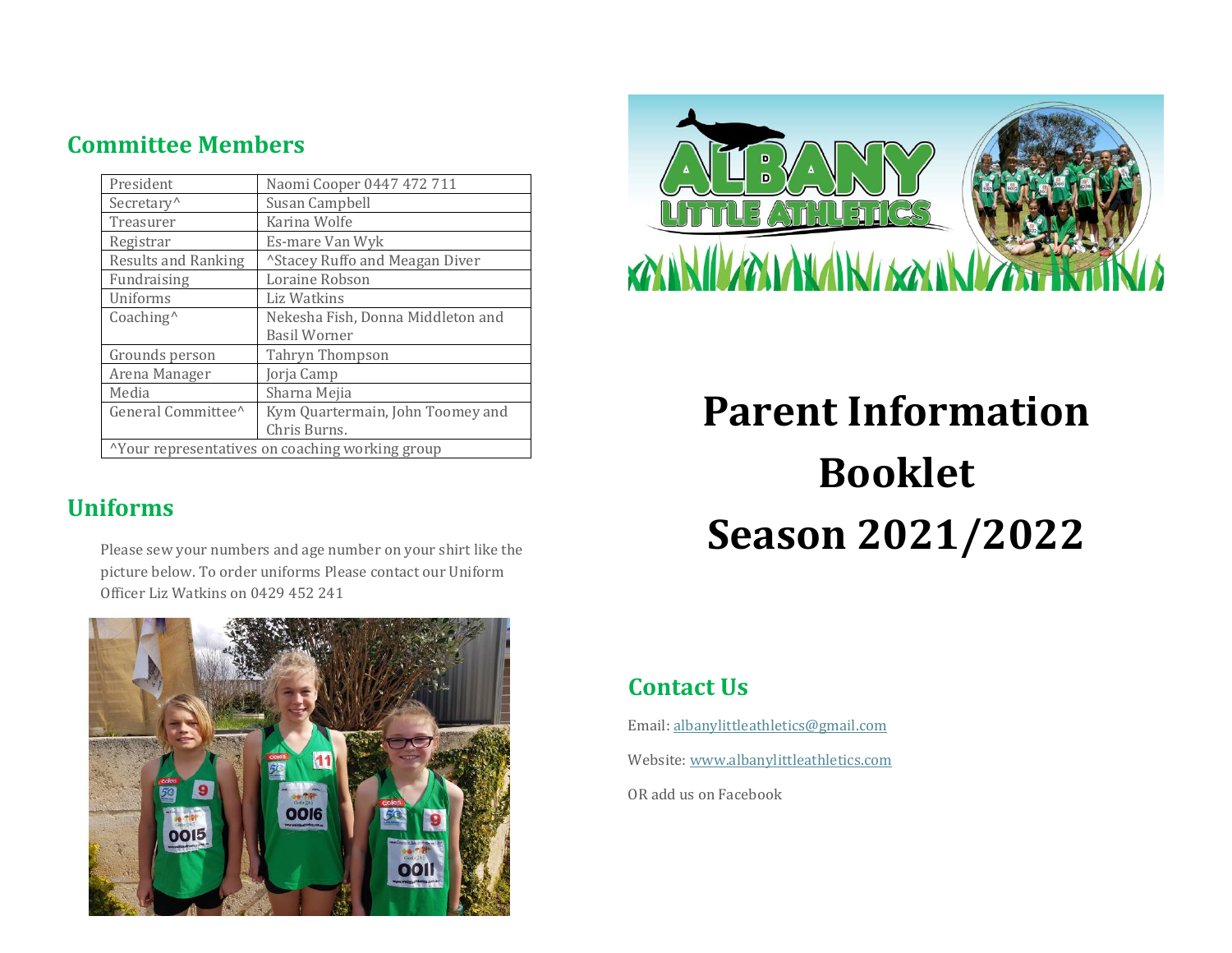## **Competition Dates**

| Dates                            | Program                                                                            | Program Type          |
|----------------------------------|------------------------------------------------------------------------------------|-----------------------|
| 9 Oct 2021                       | Come and try day                                                                   | Variety of events,    |
|                                  |                                                                                    | plus collect bibs and |
|                                  |                                                                                    | numbers               |
| 16 Oct 2021                      | Season Start                                                                       |                       |
|                                  | Albany Little Athletics meet                                                       | P <sub>1</sub>        |
| 23 Oct 2021                      | Albany Little Athletics meet                                                       | P2 (hurdles)          |
| 30 Oct 2021                      | Albany Little Athletics meet                                                       | P <sub>1</sub>        |
| 6 Nov 2021                       | Albany Little Athletics meet                                                       | P2 (hurdles)          |
| 13 Nov 2021                      | Albany Little Athletics meet                                                       | P <sub>1</sub>        |
| 20 Nov 2021                      | Albany Little Athletics meet                                                       | P2 (hurdles)          |
| 27 Nov 2021                      | Albany Little Athletics meet                                                       | P <sub>1</sub>        |
| 4 Dec 2021                       | Albany Little Athletics meet                                                       | P2 (hurdles)          |
| 11 Dec 2021                      | Peter Watson Event + Team relay events -                                           | Mile + various relays |
|                                  | Xmas BBQ                                                                           | (TBD)                 |
| 18 Dec 2021                      | Summer break                                                                       | <b>NO ALBANY</b>      |
|                                  |                                                                                    | <b>ATHLETICS</b>      |
| 25 Dec 2021                      | Summer break                                                                       | <b>NO ALBANY</b>      |
|                                  |                                                                                    | <b>ATHLETICS</b>      |
| 1 Jan 2022                       | Summer break                                                                       | <b>NO ALBANY</b>      |
|                                  |                                                                                    | <b>ATHLETICS</b>      |
| 8 Jan 2022                       | Season resumes                                                                     |                       |
|                                  | Albany Little Athletics meet                                                       | P <sub>1</sub>        |
| 15 Jan 2022                      | Country Championships (Kalgoorlie)                                                 | <b>NO ALBANY</b>      |
|                                  |                                                                                    | <b>ATHLETICS</b>      |
| 22 Jan 2022                      | Albany Little Athletics meet                                                       | P2 (hurdles)          |
| 29 Jan 2022                      | Albany Little Athletics meet                                                       | P <sub>1</sub>        |
| 5 Feb 2022                       | Albany Little Athletics meet                                                       | P2 (hurdles)          |
| 12 Feb 2022                      | Albany Little Athletics meet                                                       | P <sub>1</sub>        |
| 19 Feb 2022                      | Albany Little Athletics meet                                                       | P2 (hurdles)          |
| 26 Feb 2022                      | ^Centre Championships Day 1 (Albany)                                               | $P2 - no points$      |
|                                  |                                                                                    | (hurdles)             |
| 4-6 Mar 2022                     | State Championships (Perth)                                                        | <b>NO ALBANY</b>      |
|                                  |                                                                                    | <b>ATHLETICS</b>      |
| 12 Mar 2022                      | Centre Championships Day 2 (Albany)                                                | $P1$ – no points      |
| 19 Mar 2022                      | Centre Championships back-up day                                                   | $P2$ – no points      |
|                                  | (Albany)                                                                           | (hurdles)             |
| 26 Mar 2022                      | Peter Watson Handicap and windup -                                                 | 1500 / 700, AGM and   |
|                                  | season finish                                                                      | club awards           |
| $P1 = Program 1; P2 = Program 2$ |                                                                                    |                       |
|                                  | ^Centre Championship (Albany): Athletes need to participate in an event at least 3 |                       |
|                                  | times to be eligible in our Centre Championships. Hurdles program to be confirmed. |                       |

## ➢ **Peter Watson Event**

 This is an annual event held on the last day before Christmas break.

Age groups 6's - 9's run a distance of 700m (in two races - 6/7 and 8/9) The remaining age groups run a distance of 1500m (in two races 10/11 and 12+)

There is only ONE trophy per race (Girl and boy) and athletes MUST have competed at least once in their longdistance event during the season to be eligible to compete.

#### ➢ **Mike Biddulph Award**

This annual award is presented to a senior athlete who always portrays the following:

- $\triangleright$  Sets a good example to junior athletes
- $\triangleright$  Willingly assists at the club whenever required
- $\triangleright$  Has regular attendance and participation
- $\triangleright$  Is respectful and considerate to all other athletes and adults.

Club members vote to decide which eligible athlete is awarded the trophy

## ➢ **Peter Watson Event-Handicap**

 This is an annual event held on the last day of the season. Age groups 6's - 9's run a distance of 700m (in two races - 6/7 and 8/9) The remaining age groups run a distance of 1500m (in two races 10/11 and 12+) The event is handicapped based on PB's from the season (athletes will have a staggered start dependent on their handicap). Exact handicaps will not be revealed until the race.

There is only ONE trophy per race and athletes MUST have competed at least once over the distance during the season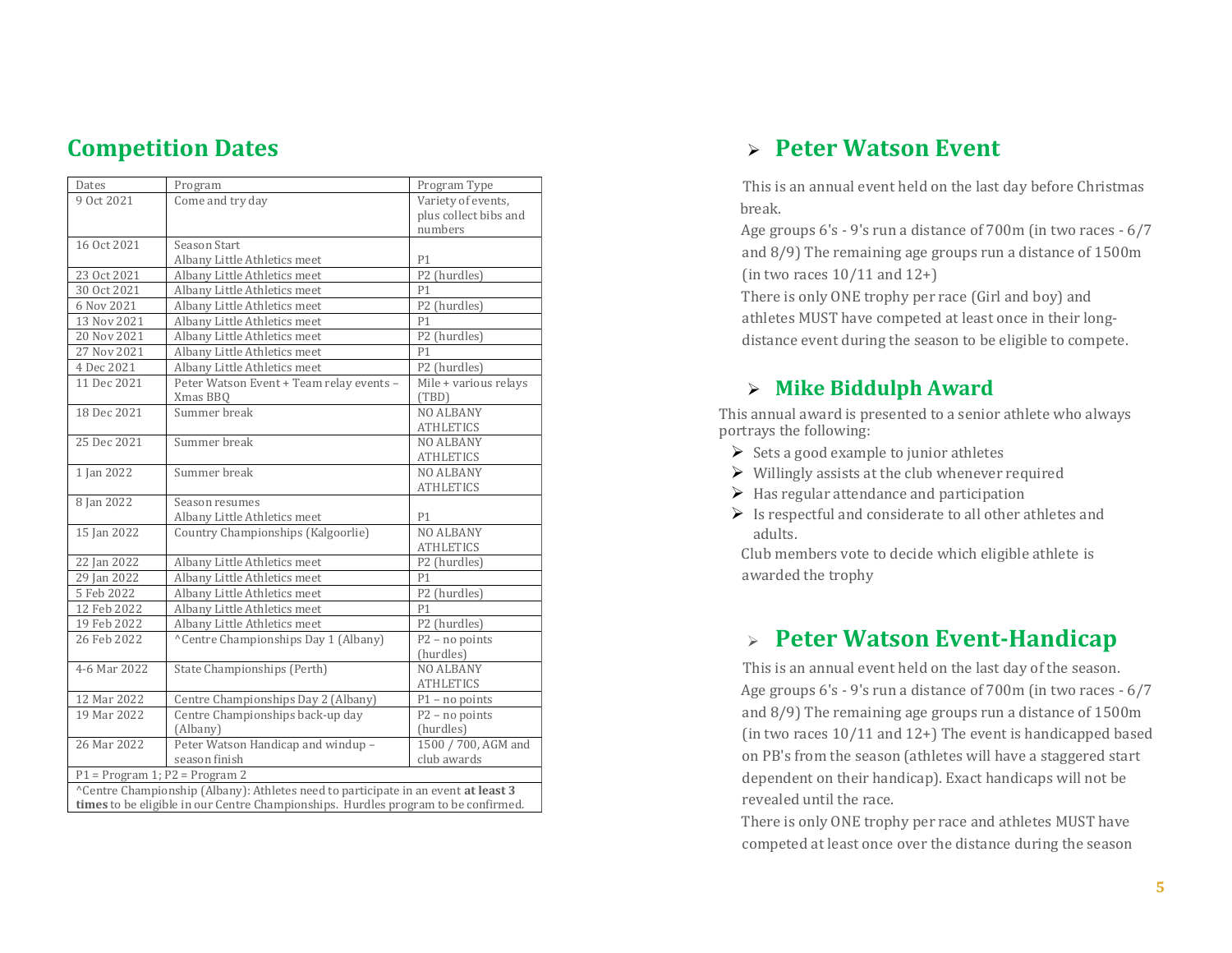#### **Season Awards**

At the end of each season several awards are issued at our presentation ceremony.

#### ➢ **Decima Norman Sports Person Award**

The Decima Norman Sports award is granted to ONE athlete from each age division from 6's to 13's and ONE athlete from the combined age divisions of 14's and older. The award is designed to encourage athletes and celebrate participation and achievement of personal bests. One point is awarded to each athlete for each event that they compete in and one point is awarded for every PB an athlete achieves.

#### ➢ **Susan Howlett Award**

This award is presented to the two athletes (one male and one female) who have achieved the most PB's overall for the season. This is open across all age groups.

#### ➢ **Centre Championships**

Awarded to one boy and one girl per age group. Points are tallied from events over the Centre Championship days. The one male and one female athlete from each age division with most championship points is the recipient of the award. To be eligible to compete in the Centre Championship days athletes MUST have participated in each event at least 3 times with the hurdles as an exception.

## **Important Information**

- ➢ Season starts on Saturday 16th October 2021
- $\triangleright$  The start time of Little Athletics is 8.45am sharp. Could you please aim to arrive at 8.30am to check in, warm up and be ready to go at 8.45am.
- $\triangleright$  Before competition, the athletes all warm up together as a group, starting with a jog around the oval and then some warmup drills before competition starts. Senior athletes lead the warm up.
- ➢ **Training-** Day is to be confirmed. More information to come regarding this. Our coaches have formed a working group this season to improve delivery of training to athletes. This group will communicate regularly with parents and athletes. Parent help would be greatly appreciated.
- ➢ Training is not compulsory. The focus of the sessions is for athletes to enjoy mastering the skills required to complete the track and field events. Each session will focus on one or two events in detail.
- $\triangleright$  For updates on what is happening each week, please 'like' our Facebook page. Regular emails are also sent to keep parents informed of what is happening over the season.
- $\triangleright$  In the case of bad weather (rain) athletics may have to be cancelled. It is unsafe to offer field events when the arena is wet due to the risk of slipping. We do not have the facilities to group text late changes or cancellations to the program, so these messages will be communicated by Facebook.
- $\triangleright$  We do not like having to cancel athletics but must keep the safety of athletes first and foremost. We endeavor to communicate cancellations by 8am on the day of competition. Sometimes we must visit the track in person to assess the arena before making a decision.
- $\triangleright$  For more information please visit our website and navigate via the menu at the side.